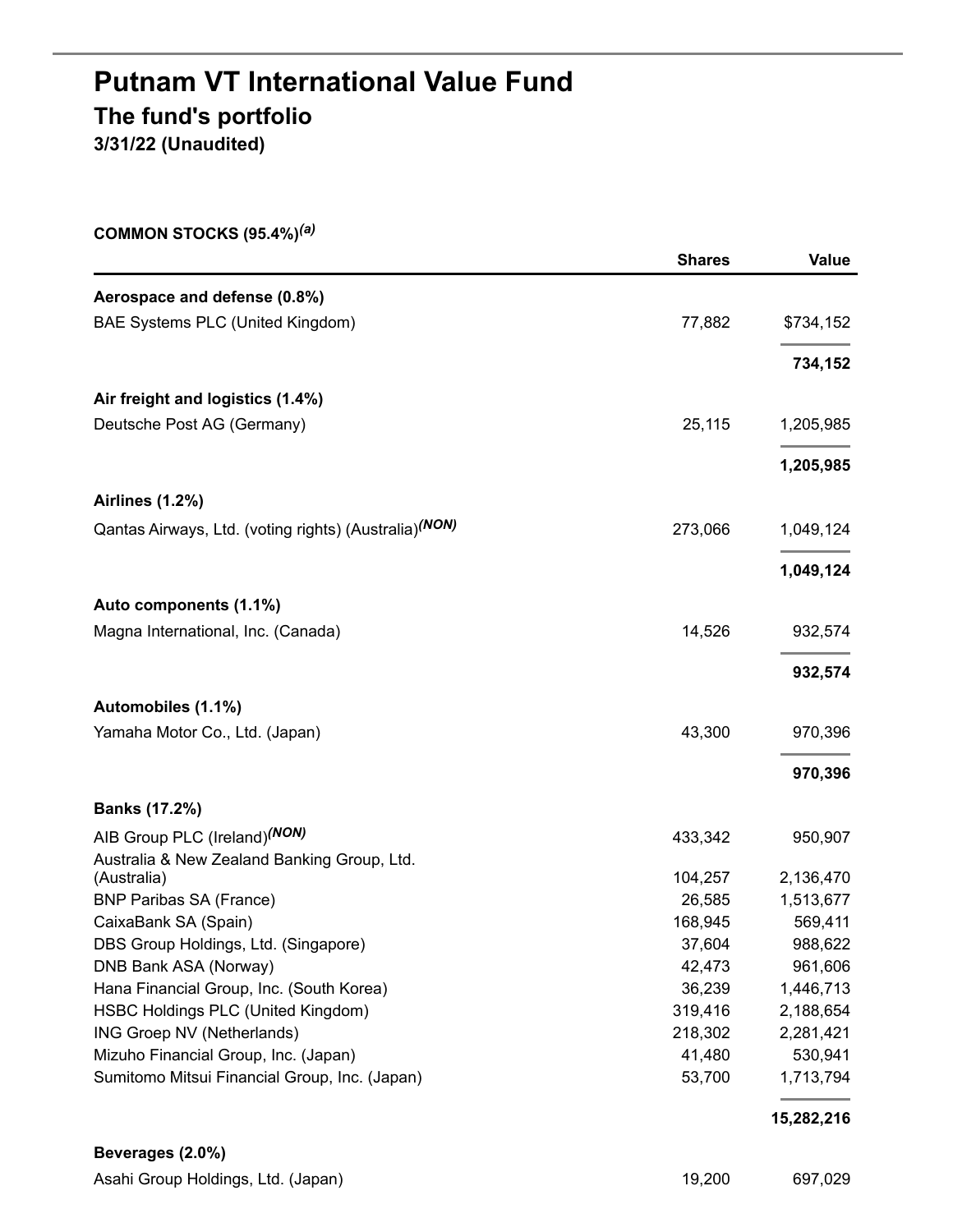| Coca-Cola Europacific Partners PLC (United Kingdom) | 22,235  | 1,080,843 |
|-----------------------------------------------------|---------|-----------|
|                                                     |         | 1,777,872 |
| Building products (1.1%)                            |         |           |
| Compagnie de Saint-Gobain (France)                  | 16,767  | 997,805   |
|                                                     |         | 997,805   |
| Capital markets (2.8%)                              |         |           |
| Quilter PLC (United Kingdom)                        | 482,441 | 896,036   |
| <b>UBS Group AG (Switzerland)</b>                   | 82,885  | 1,619,325 |
|                                                     |         | 2,515,361 |
| Chemicals (0.7%)                                    |         |           |
| LANXESS AG (Germany)                                | 13,036  | 576,513   |
|                                                     |         | 576,513   |
| Construction and engineering (2.6%)                 |         |           |
| Vinci SA (France)                                   | 22,223  | 2,272,027 |
|                                                     |         | 2,272,027 |
| <b>Construction materials (1.1%)</b>                |         |           |
| CRH PLC (Ireland)                                   | 23,429  | 938,087   |
|                                                     |         | 938,087   |
| Diversified financial services (2.4%)               |         |           |
| Eurazeo SE (France)                                 | 12,617  | 1,060,361 |
| ORIX Corp. (Japan)                                  | 54,700  | 1,091,757 |
|                                                     |         | 2,152,118 |
| Diversified telecommunication services (3.8%)       |         |           |
| BCE, Inc. (Canada)                                  | 17,269  | 957,278   |
| Nippon Telegraph & Telephone Corp. (Japan)          | 65,300  | 1,897,413 |
| Telstra Corp., Ltd. (Australia)                     | 185,020 | 545,643   |
|                                                     |         | 3,400,334 |
| Electric utilities (2.1%)                           |         |           |
| Fortum OYJ (Finland)                                | 32,379  | 587,787   |
| SSE PLC (United Kingdom)                            | 55,088  | 1,261,371 |
|                                                     |         | 1,849,158 |
| Electrical equipment (0.2%)                         |         |           |
| Siemens Energy AG (Germany)                         | 6,065   | 138,577   |
|                                                     |         | 138,577   |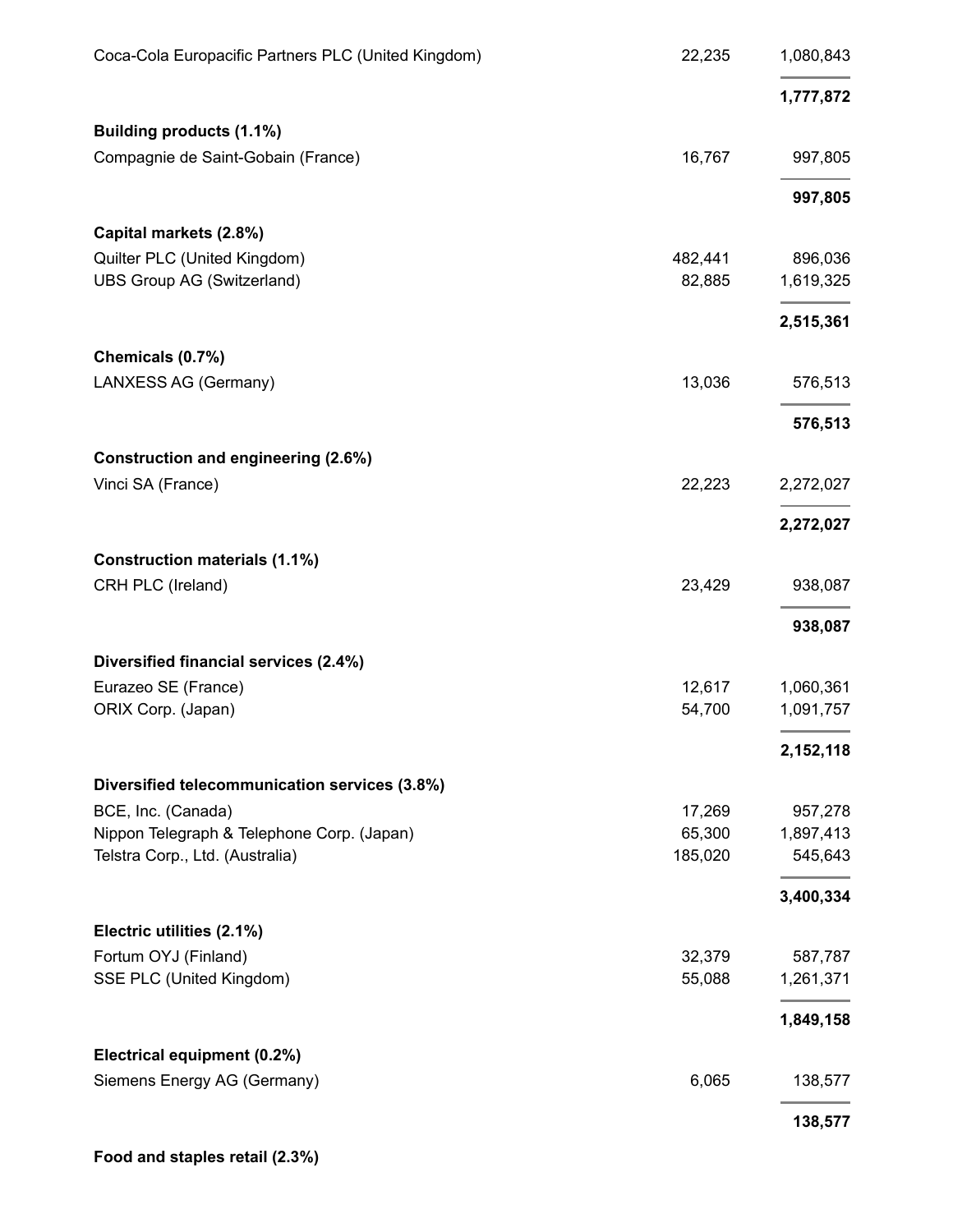| Koninklijke Ahold Delhaize NV (Netherlands)<br>Seven & i Holdings Co., Ltd. (Japan) | 38,877<br>15,900 | 1,249,749<br>756,526 |
|-------------------------------------------------------------------------------------|------------------|----------------------|
|                                                                                     |                  | 2,006,275            |
| Food products (1.0%)                                                                |                  |                      |
| JDE Peet's NV (Netherlands)                                                         | 8,205            | 234,738              |
| Kerry Group PLC Class A (Ireland)                                                   | 5,783            | 646,155              |
|                                                                                     |                  | 880,893              |
| Health-care equipment and supplies (1.3%)                                           |                  |                      |
| Hoya Corp. (Japan)                                                                  | 9,900            | 1,129,706            |
|                                                                                     |                  | 1,129,706            |
| Hotels, restaurants, and leisure (0.7%)                                             |                  |                      |
| Compass Group PLC (United Kingdom)                                                  | 28,686           | 618,214              |
|                                                                                     |                  | 618,214              |
| Household durables (4.1%)                                                           |                  |                      |
| Cairn Homes PLC (Ireland)                                                           | 460,033          | 628,971              |
| Panasonic Corp. (Japan)                                                             | 71,900           | 696,289              |
| Sony Group Corp. (Japan)                                                            | 22,000           | 2,270,642            |
|                                                                                     |                  | 3,595,902            |
| Industrial conglomerates (2.2%)                                                     |                  |                      |
| Siemens AG (Germany)                                                                | 13,808           | 1,913,267            |
|                                                                                     |                  | 1,913,267            |
| Insurance (8.5%)                                                                    |                  |                      |
| AIA Group, Ltd. (Hong Kong)                                                         | 192,000          | 2,010,131            |
| Allianz SE (Germany)                                                                | 4,537            | 1,083,410            |
| AXA SA (France)                                                                     | 58,700           | 1,714,270            |
| Prudential PLC (United Kingdom)                                                     | 84,425           | 1,247,107            |
| QBE Insurance Group, Ltd. (Australia)                                               | 177,352          | 1,511,517            |
|                                                                                     |                  | 7,566,435            |
| Machinery (1.8%)                                                                    |                  |                      |
| Minebea Mitsumi, Inc. (Japan)<br>NSK, Ltd. (Japan)                                  | 56,700<br>55,100 | 1,235,145<br>330,782 |
|                                                                                     |                  | 1,565,927            |
| Metals and mining (4.0%)                                                            |                  |                      |
| Anglo American PLC (London Exchange) (United                                        |                  |                      |
| Kingdom)                                                                            | 42,181           | 2,175,547            |
| Rio Tinto PLC (United Kingdom)                                                      | 17,586           | 1,395,026            |
|                                                                                     |                  | 3,570,573            |

**Multi-utilities (2.1%)**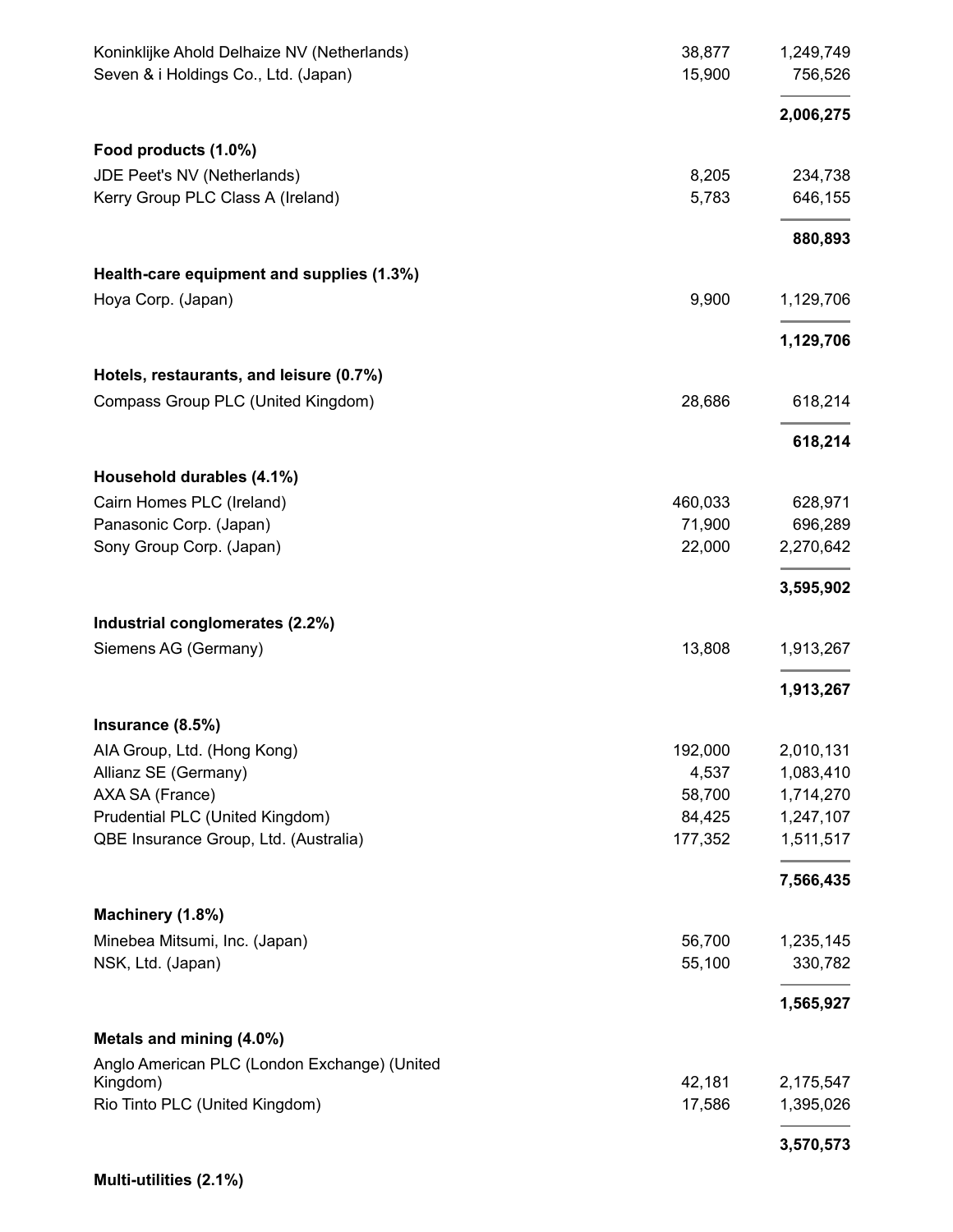| Veolia Environnement SA (France)                     | 56,951  | 1,817,270 |
|------------------------------------------------------|---------|-----------|
|                                                      |         | 1,817,270 |
| Multiline retail (0.7%)                              |         |           |
| Pan Pacific International Holdings Corp. (Japan)     | 40,000  | 641,547   |
|                                                      |         | 641,547   |
| Oil, gas, and consumable fuels (7.2%)                |         |           |
| BP PLC (United Kingdom)                              | 300,890 | 1,470,459 |
| Shell PLC (London Exchange) (United Kingdom)         | 79,917  | 2,193,222 |
| Suncor Energy, Inc. (Canada)                         | 53,945  | 1,756,238 |
| TotalEnergies SE (France)                            | 20,335  | 1,031,772 |
|                                                      |         | 6,451,691 |
| Personal products (0.9%)                             |         |           |
| Unilever PLC (United Kingdom)                        | 18,005  | 814,986   |
|                                                      |         | 814,986   |
| Pharmaceuticals (5.2%)                               |         |           |
| AstraZeneca PLC (United Kingdom)                     | 13,685  | 1,814,784 |
| Sanofi (France)                                      | 27,064  | 2,760,102 |
|                                                      |         | 4,574,886 |
| Specialty retail (1.1%)                              |         |           |
| Kingfisher PLC (United Kingdom)                      | 279,775 | 933,708   |
|                                                      |         | 933,708   |
| Technology hardware, storage, and peripherals (2.5%) |         |           |
| Lite-On Technology Corp. (Taiwan)                    | 398,000 | 942,941   |
| Samsung Electronics Co., Ltd. (South Korea)          | 22,773  | 1,300,968 |
|                                                      |         | 2,243,909 |
| <b>Tobacco (0.8%)</b>                                |         |           |
| Imperial Brands PLC (United Kingdom)                 | 35,573  | 749,027   |
|                                                      |         | 749,027   |
| Trading companies and distributors (5.0%)            |         |           |
| Ferguson PLC (United Kingdom)                        | 5,899   | 800,730   |
| ITOCHU Corp. (Japan)                                 | 30,800  | 1,044,799 |
| Mitsubishi Corp. (Japan)                             | 67,500  | 2,543,271 |
|                                                      |         | 4,388,800 |
| Wireless telecommunication services (2.4%)           |         |           |
| KDDI Corp. (Japan)                                   | 20,100  | 660,211   |
| Vodafone Group PLC (United Kingdom)                  | 898,852 | 1,474,717 |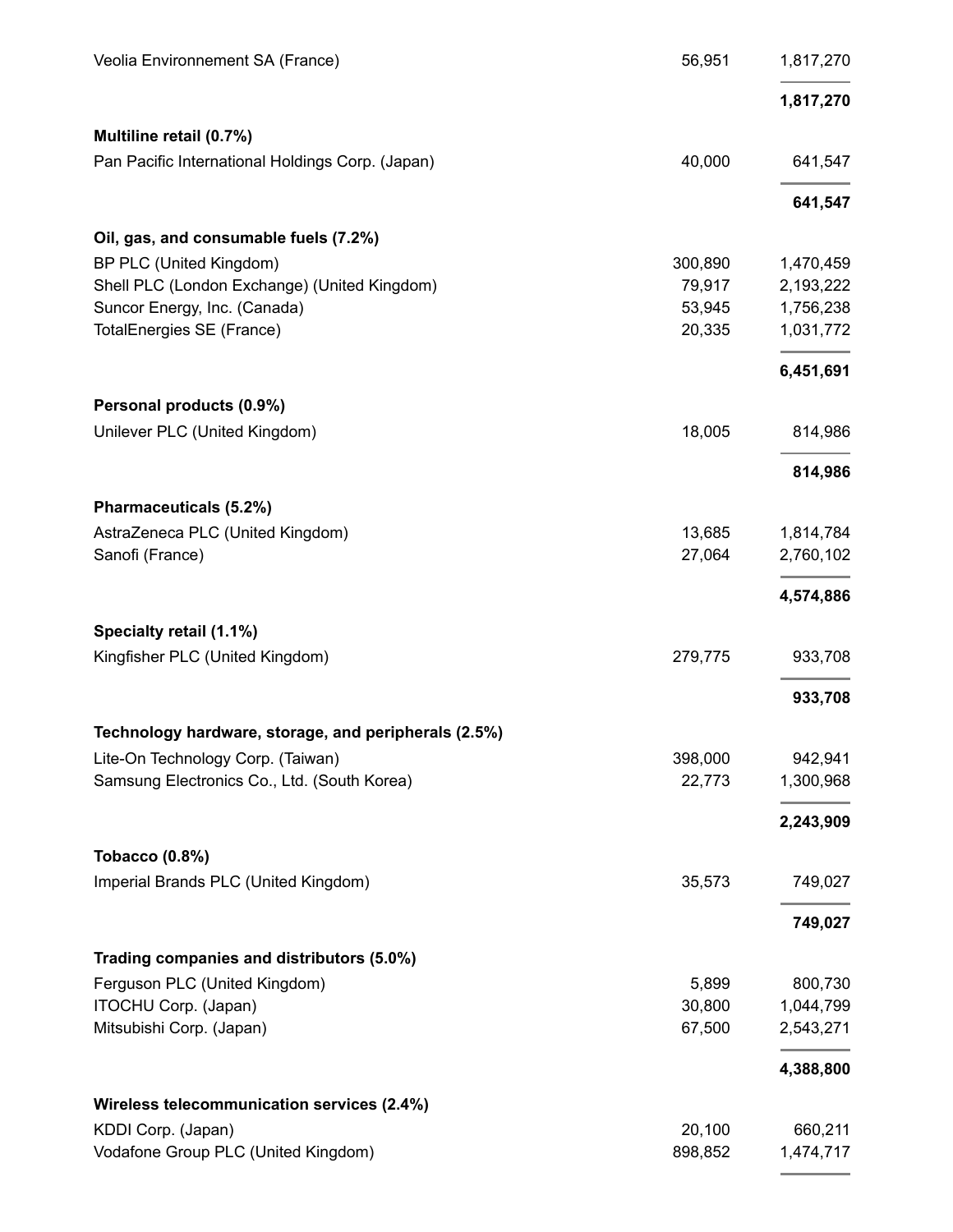### **SHORT-TERM INVESTMENTS (3.2%)** *(a)*

|                                                                                                                                                                                                                                                                                                                                                                                                                              | <b>Principal amount</b> | Value                 |
|------------------------------------------------------------------------------------------------------------------------------------------------------------------------------------------------------------------------------------------------------------------------------------------------------------------------------------------------------------------------------------------------------------------------------|-------------------------|-----------------------|
| Interest in \$384,728,000 joint tri-party repurchase agreement<br>dated 3/31/2022 with BofA Securities, Inc. due 4/1/2022 -<br>maturity value of \$2,728,023 for an effective yield of 0.300%<br>(collateralized by Agency Mortgage-Backed Securities with<br>coupon rates ranging from 2.000% to 4.500% and due dates<br>ranging from 2/1/2042 to 3/1/2052, valued at \$392,422,560)<br>U.S. Treasury Bills 0.064%, 5/19/22 | \$2,728,000<br>100,000  | \$2,728,000<br>99,967 |
| Total short-term investments (cost \$2,827,992)                                                                                                                                                                                                                                                                                                                                                                              |                         | \$2,827,967           |
| <b>TOTAL INVESTMENTS</b>                                                                                                                                                                                                                                                                                                                                                                                                     |                         |                       |
| Total investments (cost \$77,612,982)                                                                                                                                                                                                                                                                                                                                                                                        |                         | \$87,218,210          |

### **FORWARD CURRENCY CONTRACTS at 3/31/22 (aggregate face value \$28,890,354) (Unaudited)**

| Counterparty                | <b>Currency</b>                                              | <b>Contract</b><br>type* | <b>Delivery</b><br>date       | Value                         | Aggregate<br>face value       | Unrealized<br>appreciation/<br>(depreciation) |
|-----------------------------|--------------------------------------------------------------|--------------------------|-------------------------------|-------------------------------|-------------------------------|-----------------------------------------------|
| <b>Bank of America N.A.</b> |                                                              |                          |                               |                               |                               |                                               |
|                             | Canadian Dollar Sell                                         |                          | 4/20/22                       | \$14,957                      | \$14,677                      | \$(280)                                       |
|                             | Danish Krone                                                 | Buy                      | 6/15/22                       | 159,818                       | 160,510                       | (692)                                         |
|                             | New Taiwan<br>Dollar<br>Swedish Krona<br>Swiss Franc         | Sell<br>Buy<br>Buy       | 5/18/22<br>6/15/22<br>6/15/22 | 465,600<br>482,173<br>271,575 | 476,868<br>466,842<br>273,168 | 11,268<br>15,331<br>(1,593)                   |
| <b>Barclays Bank PLC</b>    |                                                              |                          |                               |                               |                               |                                               |
|                             | Hong Kong<br>Dollar<br><b>Israeli Shekel</b><br>Japanese Yen | Buy<br>Buy<br>Buy        | 5/18/22<br>4/20/22<br>5/18/22 | 356,127<br>131,177<br>295,061 | 357,919<br>135,522<br>314,184 | (1,792)<br>(4, 345)<br>(19, 123)              |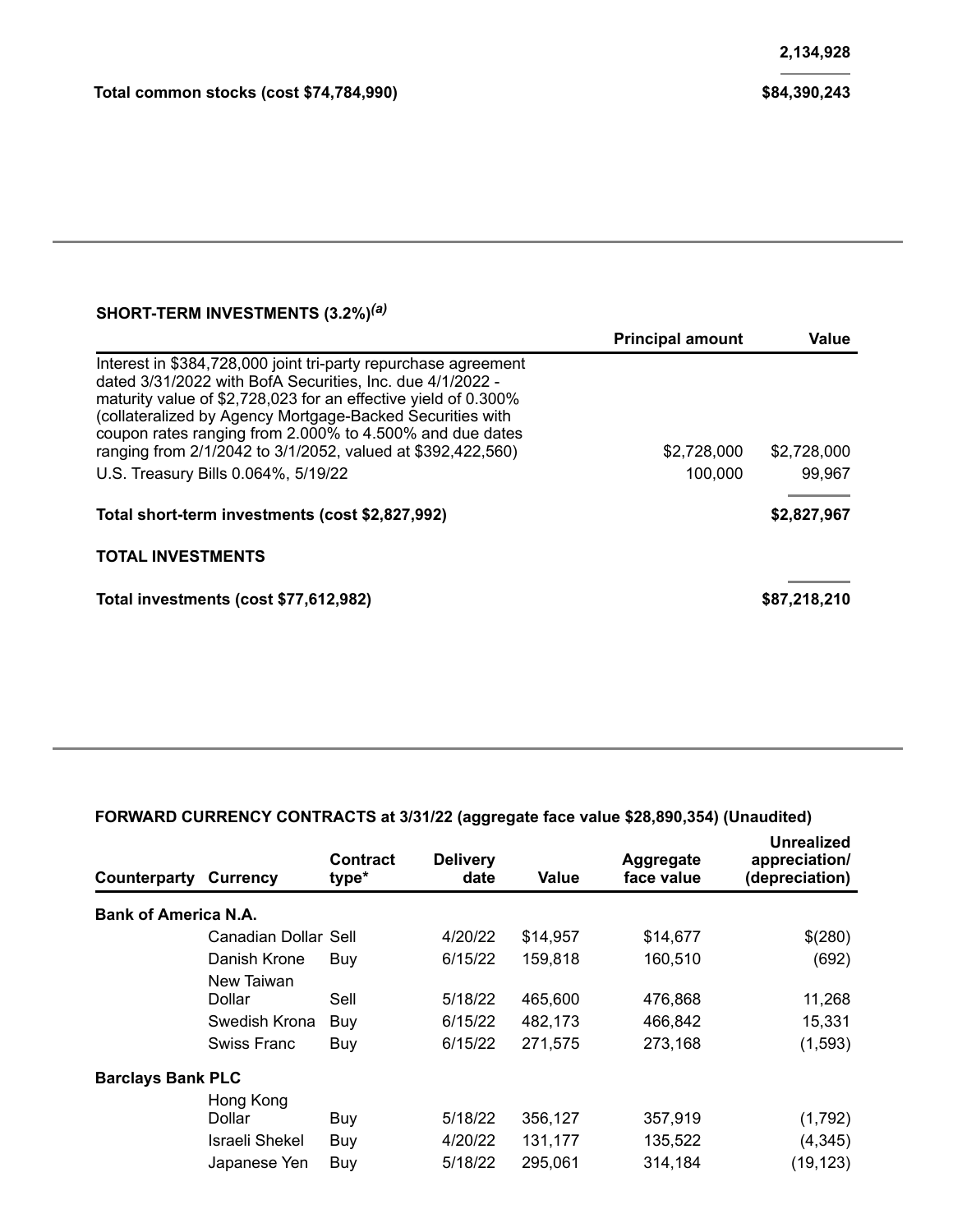|                              | New Taiwan<br>Dollar                       | Sell | 5/18/22 | 465,600           | 477,039   | 11,439    |
|------------------------------|--------------------------------------------|------|---------|-------------------|-----------|-----------|
|                              | Singapore<br>Dollar                        | Buy  | 5/18/22 | 121,506           | 120,800   | 706       |
| Citibank, N.A.               |                                            |      |         |                   |           |           |
|                              | <b>British Pound</b>                       | Sell | 6/15/22 | 759,069           | 773,302   | 14,233    |
|                              | Canadian Dollar Sell                       |      | 4/20/22 | 1,143,928         | 1,122,745 | (21, 183) |
|                              | Danish Krone                               | Buy  | 6/15/22 | 542,022           | 544,067   | (2,045)   |
|                              | <b>Swiss Franc</b>                         | Buy  | 6/15/22 | 2,174,225         | 2,185,829 | (11, 604) |
|                              | <b>Goldman Sachs International</b>         |      |         |                   |           |           |
|                              | Australian                                 |      |         |                   |           |           |
|                              | Dollar                                     | Buy  | 4/20/22 | 223,783           | 218,998   | 4,785     |
|                              | Japanese Yen                               | Buy  | 5/18/22 | 391,551           | 417,001   | (25, 450) |
|                              | South Korean<br>Won                        | Sell | 5/18/22 | 439,549           | 445,482   |           |
|                              |                                            |      |         |                   |           | 5,933     |
|                              | <b>HSBC Bank USA, National Association</b> |      |         |                   |           |           |
|                              | <b>British Pound</b>                       | Sell | 6/15/22 | 1,265,597         | 1,289,563 | 23,966    |
|                              | Euro                                       | Buy  | 6/15/22 | 2,326,515         | 2,334,534 | (8,019)   |
|                              | <b>Swiss Franc</b>                         | Buy  | 6/15/22 | 62,087            | 62,424    | (337)     |
| JPMorgan Chase Bank N.A.     |                                            |      |         |                   |           |           |
|                              | <b>British Pound</b>                       | Sell | 6/15/22 | 374,150           | 372,911   | (1,239)   |
|                              | New Zealand<br>Dollar                      | Buy  | 4/20/22 | 177,313           | 174,417   | 2,896     |
|                              | Singapore<br>Dollar                        | Buy  | 5/18/22 | 178,164           | 179,609   | (1, 445)  |
|                              | South Korean<br>Won                        | Sell |         | 5/18/22 2,227,240 | 2,256,759 | 29,519    |
|                              | Morgan Stanley & Co. International PLC     |      |         |                   |           |           |
|                              | <b>British Pound</b>                       | Sell | 6/15/22 | 386,495           | 399,490   | 12,995    |
|                              | Canadian Dollar Sell                       |      | 4/20/22 | 269,785           | 265,543   | (4, 242)  |
|                              | Euro                                       | Buy  | 6/15/22 | 240,150           | 238,704   | 1,446     |
|                              | Japanese Yen                               | Buy  | 5/18/22 | 1,017,306         | 1,084,732 | (67, 426) |
|                              | <b>Swiss Franc</b>                         | Buy  | 6/15/22 | 516,773           | 522,470   | (5,697)   |
| <b>NatWest Markets PLC</b>   |                                            |      |         |                   |           |           |
|                              | Swedish Krona                              | Buy  | 6/15/22 | 767,444           | 743,411   | 24,033    |
|                              | <b>Swiss Franc</b>                         | Buy  | 6/15/22 | 2,119,628         | 2,130,587 | (10, 959) |
|                              | <b>State Street Bank and Trust Co.</b>     |      |         |                   |           |           |
|                              | Australian                                 |      |         |                   |           |           |
|                              | Dollar                                     | Buy  | 4/20/22 | 1,219,280         | 1,168,351 | 50,929    |
|                              | <b>British Pound</b>                       | Sell | 6/15/22 | 2,485,495         | 2,532,375 | 46,880    |
|                              | Canadian Dollar Sell                       |      | 4/20/22 | 527,093           | 517,181   | (9, 912)  |
|                              | <b>Israeli Shekel</b>                      | Buy  | 4/20/22 | 513,488           | 526,414   | (12, 926) |
|                              | Norwegian<br>Krone                         | Buy  | 6/15/22 | 11,546            | 11,413    | 133       |
|                              | Swedish Krona                              | Buy  | 6/15/22 | 350,304           | 339,057   | 11,247    |
|                              |                                            |      |         |                   |           |           |
| <b>Toronto-Dominion Bank</b> |                                            |      |         |                   |           |           |
|                              | Australian<br>Dollar                       | Buy  | 4/20/22 | 872,529           | 824,450   | 48,079    |
|                              | Swiss Franc                                | Buy  | 6/15/22 | 341,911           | 339,824   | 2,087     |
|                              |                                            |      |         |                   |           |           |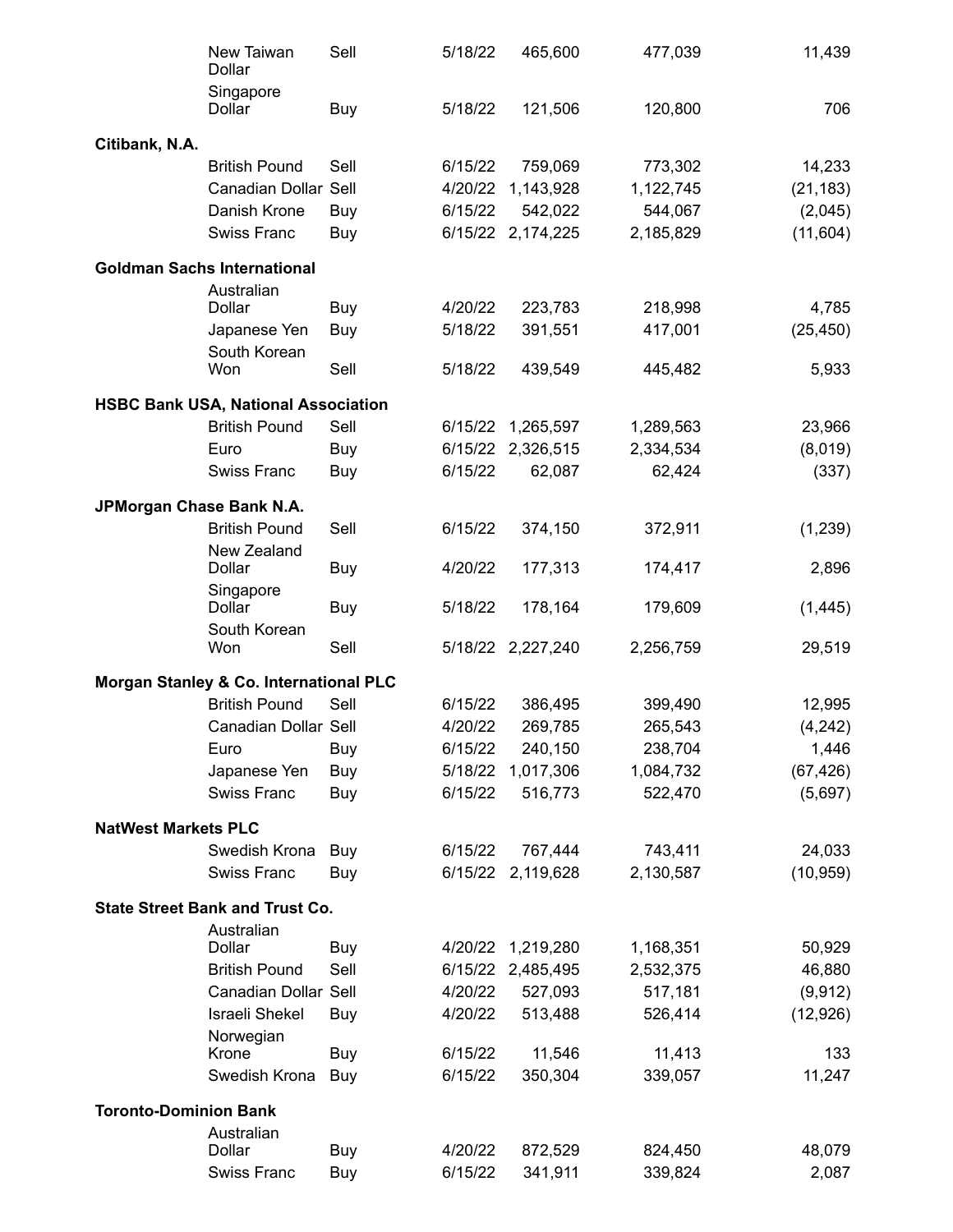| <b>UBS AG</b>                  |                                                                               |     |         |           |           |            |
|--------------------------------|-------------------------------------------------------------------------------|-----|---------|-----------|-----------|------------|
|                                | Canadian Dollar Sell                                                          |     | 4/20/22 | 1,630,709 | 1,601,377 | (29, 332)  |
|                                | Swiss Franc                                                                   | Buy | 6/15/22 | 243,896   | 245,164   | (1,268)    |
| <b>WestPac Banking Corp.</b>   |                                                                               |     |         |           |           |            |
|                                | Japanese Yen                                                                  | Buy | 5/18/22 | 219,783   | 224,641   | (4, 858)   |
| <b>Unrealized appreciation</b> |                                                                               |     |         |           |           | 317,905    |
| Unrealized (depreciation)      |                                                                               |     |         |           |           | (245, 767) |
| <b>Total</b>                   |                                                                               |     |         |           |           | \$72,138   |
|                                | * The exchange currency for all contracts listed is the United States Dollar. |     |         |           |           |            |

## **Notes of the fund's portfolio**

Unless noted otherwise, the notes of the fund's portfolio are for the close of the fund's reporting period, which ran from January 1, 2022 through March 31, 2022 (the reporting period). Within the following notes to the portfolio, references to "Putnam Management" represent Putnam Investment Management, LLC, the fund's manager, an indirect whollyowned subsidiary of Putnam Investments, LLC, references to "ASC 820" represent Accounting Standards Codification 820 *Fair Value Measurements and Disclosures* and references to "OTC", if any, represent over-the-counter.

*(a)* Percentages indicated are based on net assets of \$88,482,031.

### *(NON)* This security is non-income-producing.

Affiliated company. For investments in Putnam Short Term Investment Fund, the rate quoted in the security description is the annualized 7-day yield of the fund at the close of the reporting period. Transactions during the period with any company which is under common ownership or control were as follows:

| Name of affiliate                                                                  | <b>Fair value</b><br>as of<br>12/31/21 | <b>Purchase</b><br>cost | proceeds        | Sale Investment<br>income | <b>Shares</b><br>outstanding<br>and fair<br>value as of<br>3/31/22 |
|------------------------------------------------------------------------------------|----------------------------------------|-------------------------|-----------------|---------------------------|--------------------------------------------------------------------|
| <b>Short-term investments</b>                                                      |                                        |                         |                 |                           |                                                                    |
| Putnam Short Term<br>Investment Fund*                                              | \$2,765,609                            |                         | $$-.52,765,609$ | \$838                     |                                                                    |
| <b>Total Short-term</b><br>investments                                             | \$2,765,609                            |                         | $$-.5,609$      | \$838                     |                                                                    |
| * Managament food charged to Dutnam Chart Term Investment Eund have been waived by |                                        |                         |                 |                           |                                                                    |

Management fees charged to Putnam Short Term Investment Fund have been waived by Putnam Management. There were no realized or unrealized gains or losses during the period.

At the close of the reporting period, the fund maintained liquid assets totaling \$129,341 to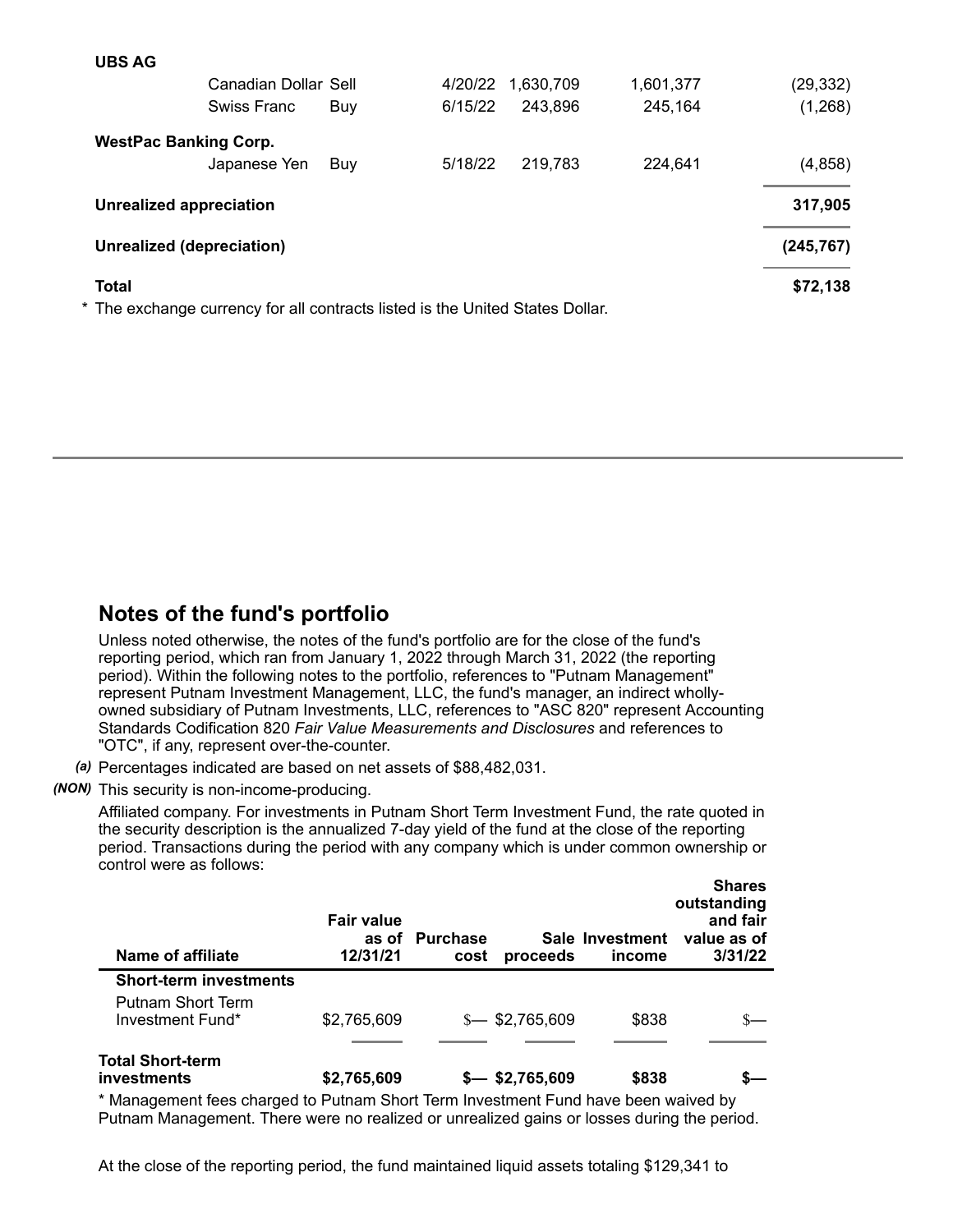#### **DIVERSIFICATION BY COUNTRY**

Distribution of investments by country of risk at the close of the reporting period, excluding collateral received, if any (as a percentage of Portfolio Value):

| United Kingdom       | 25.1%  |
|----------------------|--------|
| Japan                | 20.9   |
| France               | 15.1   |
| Australia            | 6.0    |
| Germany              | 5.6    |
| Netherlands          | 4.3    |
| Canada               | 4.2    |
| Ireland              | 3.6    |
| <b>United States</b> | 3.2    |
| South Korea          | 3.2    |
| Hong Kong            | 2.3    |
| Switzerland          | 1.9    |
| Singapore            | 1.1    |
| Norway               | 1.1    |
| Taiwan               | 1.1    |
| Finland              | 0.7    |
| Spain                | 0.6    |
| Total                | 100.0% |

**Security valuation:** Portfolio securities and other investments are valued using policies and procedures adopted by the Board of Trustees. The Trustees have formed a Pricing Committee to oversee the implementation of these procedures and have delegated responsibility for valuing the fund's assets in accordance with these procedures to Putnam Management. Putnam Management has established an internal Valuation Committee that is responsible for making fair value determinations, evaluating the effectiveness of the pricing policies of the fund and reporting to the Pricing Committee.

Investments for which market quotations are readily available are valued at the last reported sales price on their principal exchange, or official closing price for certain markets, and are classified as Level 1 securities under ASC 820. If no sales are reported, as in the case of some securities that are traded OTC, a security is valued at its last reported bid price and is generally categorized as a Level 2 security.

Investments in open-end investment companies (excluding exchange-traded funds), if any, which can be classified as Level 1 or Level 2 securities, are valued based on their net asset value. The net asset value of such investment companies equals the total value of their assets less their liabilities and divided by the number of their outstanding shares.

Many securities markets and exchanges outside the U.S. close prior to the scheduled close of the New York Stock Exchange and therefore the closing prices for securities in such markets or on such exchanges may not fully reflect events that occur after such close but before the scheduled close of the New York Stock Exchange. Accordingly, on certain days, the fund will fair value certain foreign equity securities taking into account multiple factors including movements in the U.S. securities markets, currency valuations and comparisons to the valuation of American Depository Receipts, exchange-traded funds and futures contracts. The foreign equity securities, which would generally be classified as Level 1 securities, will be transferred to Level 2 of the fair value hierarchy when they are valued at fair value. The number of days on which fair value prices will be used will depend on market activity and it is possible that fair value prices will be used by the fund to a significant extent. Securities quoted in foreign currencies, if any, are translated into U.S. dollars at the current exchange rate. Short-term securities with remaining maturities of 60 days or less are valued using an independent pricing service approved by the Trustees, and are classified as Level 2 securities.

To the extent a pricing service or dealer is unable to value a security or provides a valuation that Putnam Management does not believe accurately reflects the security's fair value, the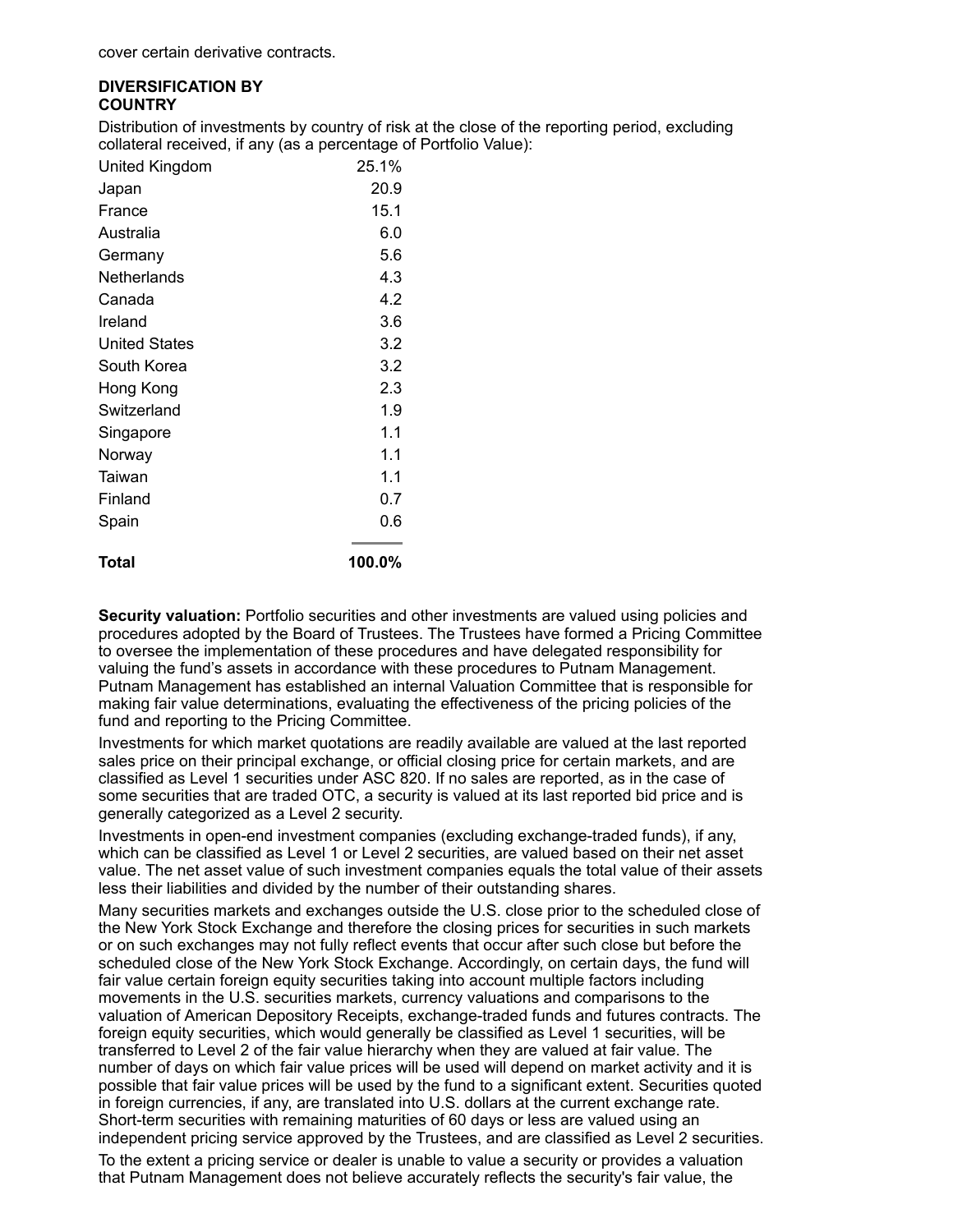security will be valued at fair value by Putnam Management in accordance with policies and procedures approved by the Trustees. Certain investments, including certain restricted and illiquid securities and derivatives, are also valued at fair value following procedures approved by the Trustees. These valuations consider such factors as significant market or specific security events such as interest rate or credit quality changes, various relationships with other securities, discount rates, U.S. Treasury, U.S. swap and credit yields, index levels, convexity exposures, recovery rates, sales and other multiples and resale restrictions. These securities are classified as Level 2 or as Level 3 depending on the priority of the significant inputs.

To assess the continuing appropriateness of fair valuations, the Valuation Committee reviews and affirms the reasonableness of such valuations on a regular basis after considering all relevant information that is reasonably available. Such valuations and procedures are reviewed periodically by the Trustees. The fair value of securities is generally determined as the amount that the fund could reasonably expect to realize from an orderly disposition of such securities over a reasonable period of time. By its nature, a fair value price is a good faith estimate of the value of a security in a current sale and does not reflect an actual market price, which may be different by a material amount.

**Forward currency contracts:** The fund buys and sells forward currency contracts, which are agreements between two parties to buy and sell currencies at a set price on a future date. These contracts were used to hedge foreign exchange risk.

The U.S. dollar value of forward currency contracts is determined using current forward currency exchange rates supplied by a quotation service. The fair value of the contract will fluctuate with changes in currency exchange rates. The contract is marked to market daily and the change in fair value is recorded as an unrealized gain or loss. The fund records a realized gain or loss equal to the difference between the value of the contract at the time it was opened and the value at the time it was closed when the contract matures or by delivery of the currency. The fund could be exposed to risk if the value of the currency changes unfavorably, if the counterparties to the contracts are unable to meet the terms of their contracts or if the fund is unable to enter into a closing position.

For the fund's average contract amount on forward currency contracts, see the appropriate table at the end of these footnotes.

**Master agreements:** The fund is a party to ISDA (International Swaps and Derivatives Association, Inc.) Master Agreements (Master Agreements) with certain counterparties that govern OTC derivative and foreign exchange contracts entered into from time to time. The Master Agreements may contain provisions regarding, among other things, the parties' general obligations, representations, agreements, collateral requirements, events of default and early termination. With respect to certain counterparties, in accordance with the terms of the Master Agreements, collateral posted to the fund is held in a segregated account by the fund's custodian and, with respect to those amounts which can be sold or repledged, is presented in the fund's portfolio.

Collateral pledged by the fund is segregated by the fund's custodian and identified in the fund's portfolio. Collateral can be in the form of cash or debt securities issued by the U.S. Government or related agencies or other securities as agreed to by the fund and the applicable counterparty. Collateral requirements are determined based on the fund's net position with each counterparty.

Termination events applicable to the fund may occur upon a decline in the fund's net assets below a specified threshold over a certain period of time. Termination events applicable to counterparties may occur upon a decline in the counterparty's long-term and short-term credit ratings below a specified level. In each case, upon occurrence, the other party may elect to terminate early and cause settlement of all derivative and foreign exchange contracts outstanding, including the payment of any losses and costs resulting from such early termination, as reasonably determined by the terminating party. Any decision by one or more of the fund's counterparties to elect early termination could impact the fund's future derivative activity.

At the close of the reporting period, the fund had a net liability position of \$146,828 on open derivative contracts subject to the Master Agreements. There was no collateral posted by the fund at period end for these agreements.